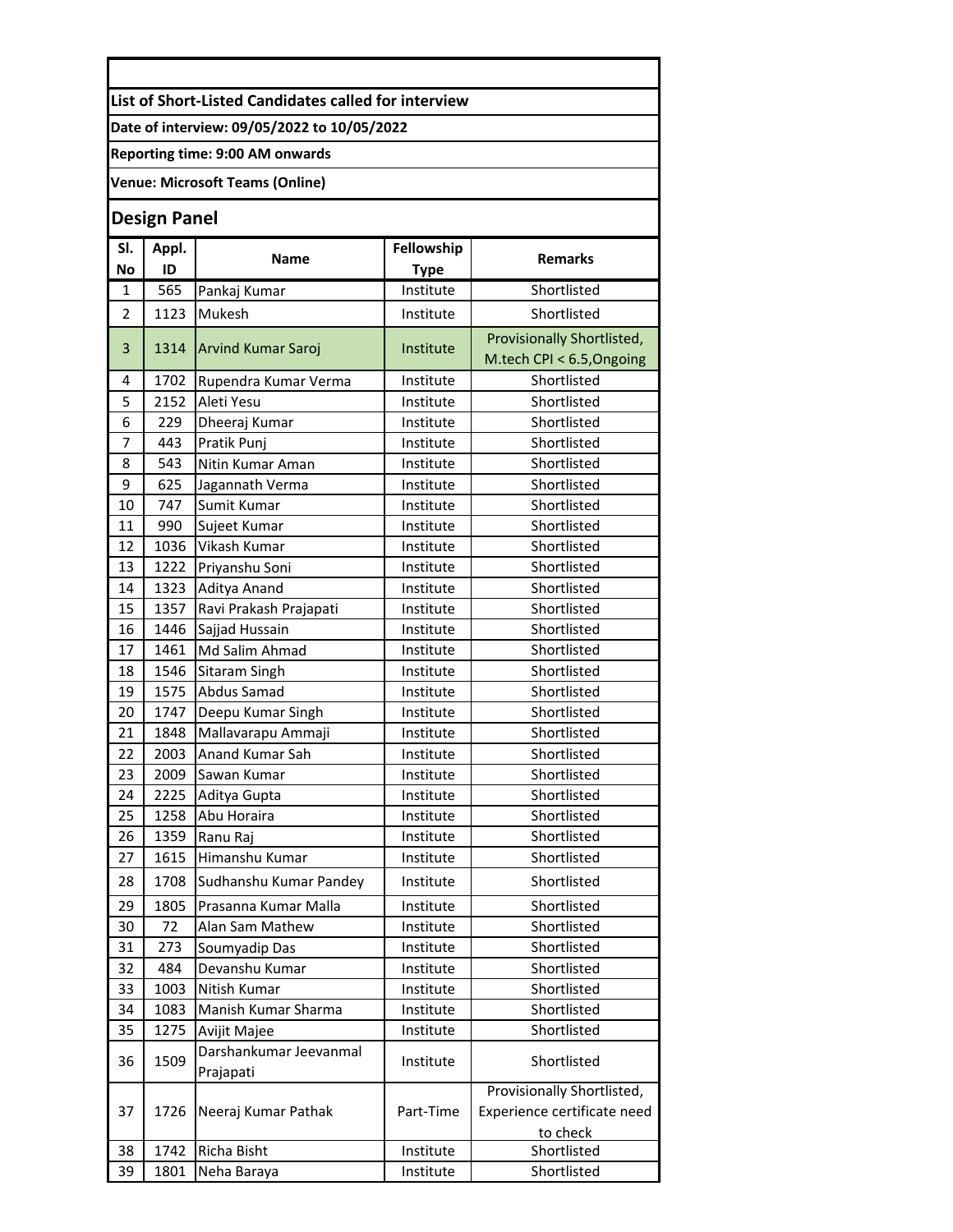|  | 40   2030   Arushi Kumar Prakash | Institute | Shortlisted |
|--|----------------------------------|-----------|-------------|
|  | 41   2036   Vagish Kumar         | Institute | Shortlisted |

| <b>Manufacturing Panel</b> |             |                             |                           |                                                                  |
|----------------------------|-------------|-----------------------------|---------------------------|------------------------------------------------------------------|
| SI.<br>No                  | Appl.<br>ID | Name                        | Fellowship<br><b>Type</b> | <b>Remarks</b>                                                   |
| 42                         | 1489        | Satesh Sah                  | Institute                 | Shortlisted                                                      |
| 43                         | 3           | Vishal Kawadu Shrirame      | Institute                 | Shortlisted                                                      |
| 44                         | 391         | Anupam Prakash              | Institute                 | Shortlisted                                                      |
| 45                         | 506         | Nilesh Kumar                | Institute                 | Shortlisted                                                      |
| 46                         | 851         | Shubham                     | Institute                 | Shortlisted                                                      |
| 47                         | 994         | Prince Anand                | Institute                 | Shortlisted                                                      |
| 48                         | 1554        | Prabhat Kumar               | Institute                 | Shortlisted                                                      |
| 49                         | 1592        | Setu Suman                  | Institute                 | Shortlisted                                                      |
| 50                         | 1668        | Rakesh Kumar Ram            | Institute                 | Shortlisted                                                      |
| 51                         | 1940        | Rohit Raj                   | Institute                 | Shortlisted                                                      |
| 52                         | 2037        | Mayank Kumar Mourya         | Institute                 | Shortlisted                                                      |
| 53                         | 2052        | Anupam Anand                | Institute                 | Shortlisted                                                      |
| 54                         | 184         | Zawed Alam                  | Institute                 | Shortlisted                                                      |
| 55                         | 218         | Amit Kumar                  | Institute                 | Shortlisted                                                      |
| 56                         | 241         | Ashutosh Kumar Gupta        | Institute                 | Shortlisted                                                      |
|                            |             |                             |                           | Provisionally Shortlisted,                                       |
| 57                         | 660         | Yogendra Singh Rajpoot      | Part-Time                 | Experience certificate need                                      |
|                            |             |                             |                           | to check                                                         |
| 58                         | 750         | Gaurav Kumar                | Institute                 | Shortlisted                                                      |
| 59                         | 781         | Saggam Vinay Kumar          | Institute                 | Shortlisted                                                      |
| 60                         | 969         | Md Parwez Alam              | Institute                 | Shortlisted                                                      |
| 61                         | 1007        | Pritam Kumar                | Institute                 | Shortlisted                                                      |
| 62                         | 1245        | Nikhil Kumar                | Institute                 | Shortlisted                                                      |
| 63                         | 1483        | Anku Raj                    | Institute                 | Shortlisted                                                      |
| 64                         | 1749        | Gaurav Gupta                | Institute                 | Shortlisted                                                      |
| 65                         | 1888        | Manoj Kumar                 | Institute                 | Shortlisted                                                      |
| 66                         | 1968        | Rashmi Priya                | Institute                 | Shortlisted                                                      |
| 67                         | 2012        | Selvakumar C                | Institute                 | Shortlisted                                                      |
| 68                         | 2123        | Ravi Shankar Kumar          | Institute                 | Shortlisted                                                      |
| 69                         | 2173        | Rajat Latt                  | Institute                 | Shortlisted                                                      |
| 70                         | 1490        | Dhruvin Atulkumar Shah      | Institute                 | Provisionally Shortlisted,<br>B.Tech CPI < 8, Ongoing            |
| 71                         | 2059        | Rehan Khan                  | Institute                 | Shortlisted                                                      |
| 72                         | 2226        | Savsani Smitkumar Shantilal | Institute                 | Shortlisted                                                      |
| 73                         | 62          | Mintu Pal                   | Institute                 | Shortlisted                                                      |
| 74                         | 1149        | Aditya Singh                | Institute                 | Shortlisted                                                      |
| 75                         | 1155        | Atul Kumar Mishra           | Institute                 | Shortlisted                                                      |
| 76                         | 1239        | Mani Thakur                 | Institute                 | Shortlisted                                                      |
| 77                         | 1327        | Syed Mahammad Shafi         | Institute                 | Shortlisted                                                      |
| 78                         | 1384        | Garima Raghav               | Institute                 | Shortlisted                                                      |
| 79                         | 1416        | Kumar Shambhav              | Institute                 | Shortlisted                                                      |
| 80                         | 1450        | Shitanshu Shekhar           | Institute                 | Provisionally Shortlisted,<br><b>GATE Validity need to check</b> |
| 81                         | 1501        | Akankshya Kar               | Institute                 | Shortlisted                                                      |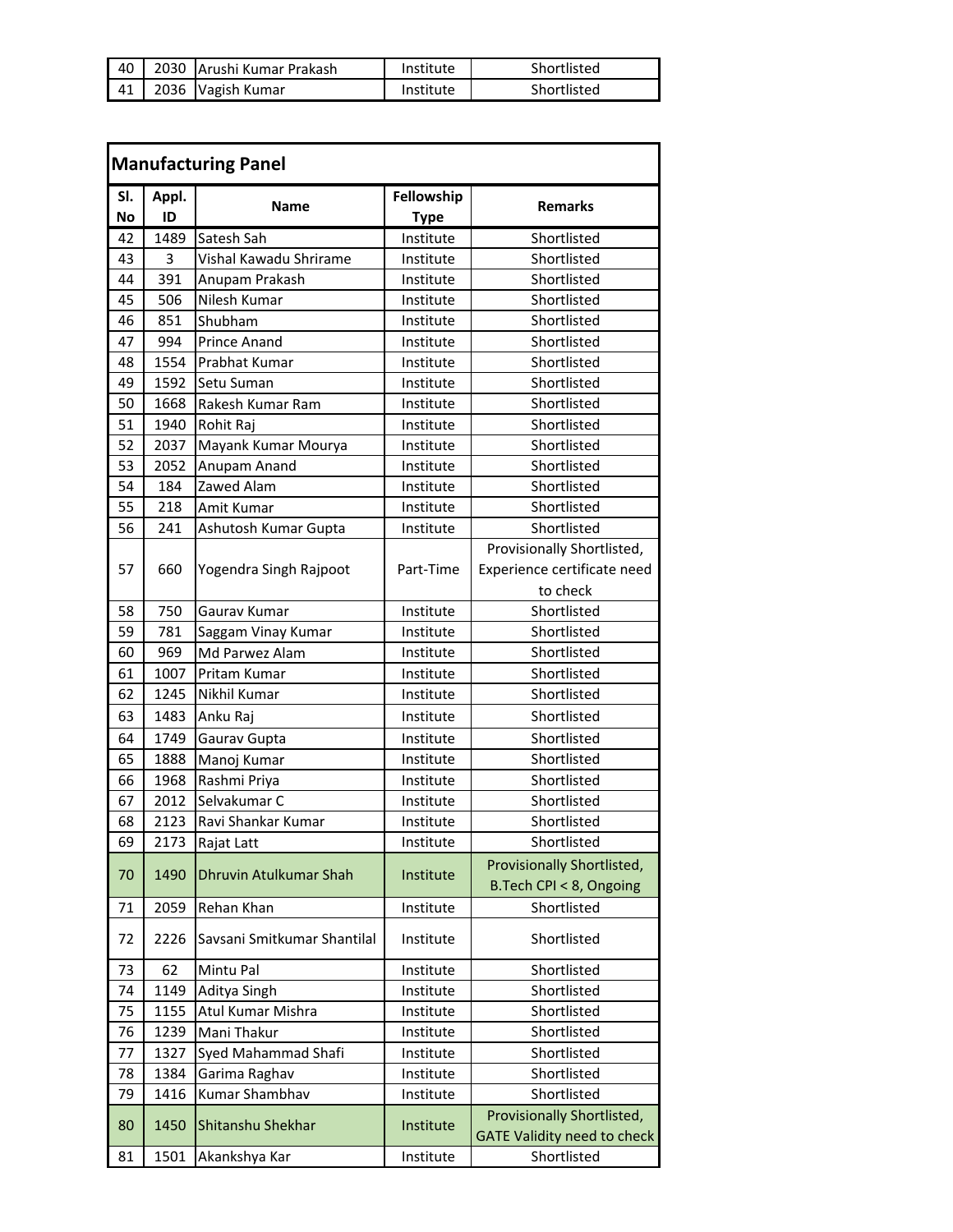| -82  | 1567 | Arun J Kulangara       | Institute | Shortlisted |
|------|------|------------------------|-----------|-------------|
| 83   | 1657 | Vishesh Singh          | Institute | Shortlisted |
| 84   | 1872 | Abhishek Shrivastava   | Institute | Shortlisted |
| 85   | 1997 | Mayank Rajkumar Mishra | Institute | Shortlisted |
| 86   | 2045 | Vinit Kumar Jha        | Institute | Shortlisted |
| - 87 | 2048 | <b>Prakhar Shukla</b>  | Institute | Shortlisted |

| <b>Thermal and Fluids Panel</b> |             |                            |                           |                              |
|---------------------------------|-------------|----------------------------|---------------------------|------------------------------|
| SI.<br>No                       | Appl.<br>ID | Name                       | Fellowship<br><b>Type</b> | <b>Remarks</b>               |
| 88                              | 284         | Arjun Gond                 | Institute                 | Shortlisted                  |
| 89                              | 475         | Rajeev Kumar Mandal        | Institute                 | Shortlisted                  |
| 90                              | 559         | Monisha Daimari            | Institute                 | Shortlisted                  |
| 91                              | 762         | Ganga Ram Mandal           | Institute                 | Shortlisted                  |
| 92                              | 267         | Muruganantham R            | Institute                 | Shortlisted                  |
| 93                              | 274         | Rajeev Kumar Mandal        | Institute                 | Shortlisted                  |
| 94                              | 316         | Vivek Kumar                | Institute                 | Shortlisted                  |
| 95                              | 756         | Vikash Kumar               | Institute                 | Shortlisted                  |
| 96                              | 812         | Saikat Halder              | Institute                 | Shortlisted                  |
| 97                              | 1354        | Shashi Kapoor              | Institute                 | Shortlisted                  |
| 98                              | 1487        | Parmar Kaushal Harishkumar | Institute                 | Shortlisted                  |
| 99                              | 1621        | Vundi Prince               | Institute                 | Shortlisted                  |
| 100                             | 1916        | Parveen Kumar Gautam       | Institute                 | Shortlisted                  |
| 101                             | 10          | Kundan Kumar               | Institute                 | Shortlisted                  |
| 102                             | 205         | Ashutosh Kumar Thakur      | Institute                 | Shortlisted                  |
| 103                             | 207         | Meraj Alam                 | Institute                 | Shortlisted                  |
| 104                             | 249         | Sameer Kumar Verma         | Institute                 | Shortlisted                  |
| 105                             | 447         | Kulbhushan Yadav           | Institute                 | Shortlisted                  |
| 106                             | 521         | Kundan Kumar Yadav         | Institute                 | Shortlisted                  |
| 107                             | 765         | Anil Kumar Yadav           | Institute                 | Shortlisted                  |
| 108                             | 769         | Gautam Ranjan              | Institute                 | Shortlisted                  |
| 109                             | 959         | Gogada Suresh              | Institute                 | Shortlisted                  |
| 110                             | 974         | Ranjan Kumar               | Institute                 | Shortlisted                  |
| 111                             | 1042        | Aashish Ranjan             | Institute                 | Shortlisted, IIT jammu Btech |
| 112                             | 1056        | Dinesh B                   | Institute                 | Shortlisted                  |
| 113                             | 1062        | Vikash Kumar               | Institute                 | Shortlisted                  |
| 114                             | 1063        | Zahid Ali Ansari           | Institute                 | Shortlisted                  |
|                                 |             |                            |                           | Provisionally Shortlisted,   |
| 115                             | 1236        | Mukesh Kumar Patel         | Part-Time                 | Experience certificate need  |
|                                 |             |                            |                           | to check                     |
| 116                             | 1283        | Bodanki Vineeth Naidu      | Institute                 | Shortlisted                  |
| 117                             | 1304        | Bassam Nazer               | Institute                 | Shortlisted                  |
| 118                             | 1330        | Vishwajit Kumar            | Institute                 | Shortlisted                  |
| 119                             | 1409        | Sita Ram Sahu              | Institute                 | Shortlisted                  |
| 120                             | 1428        | Vishal Kumar               | Institute                 | Shortlisted                  |
| 121                             | 1429        | Chandan Kumar Yadav        | Institute                 | Shortlisted                  |
| 122                             | 1556        | Md Ishteyaqe Alam          | Institute                 | Shortlisted                  |
| 123                             | 1570        | M Venkata Koti             | Institute                 | Shortlisted                  |
| 124                             | 1637        | Mangesh Gupta              | Institute                 | Shortlisted                  |
| 125                             | 1664        | Mukesh Kumar Patel         | Institute                 | Shortlisted                  |